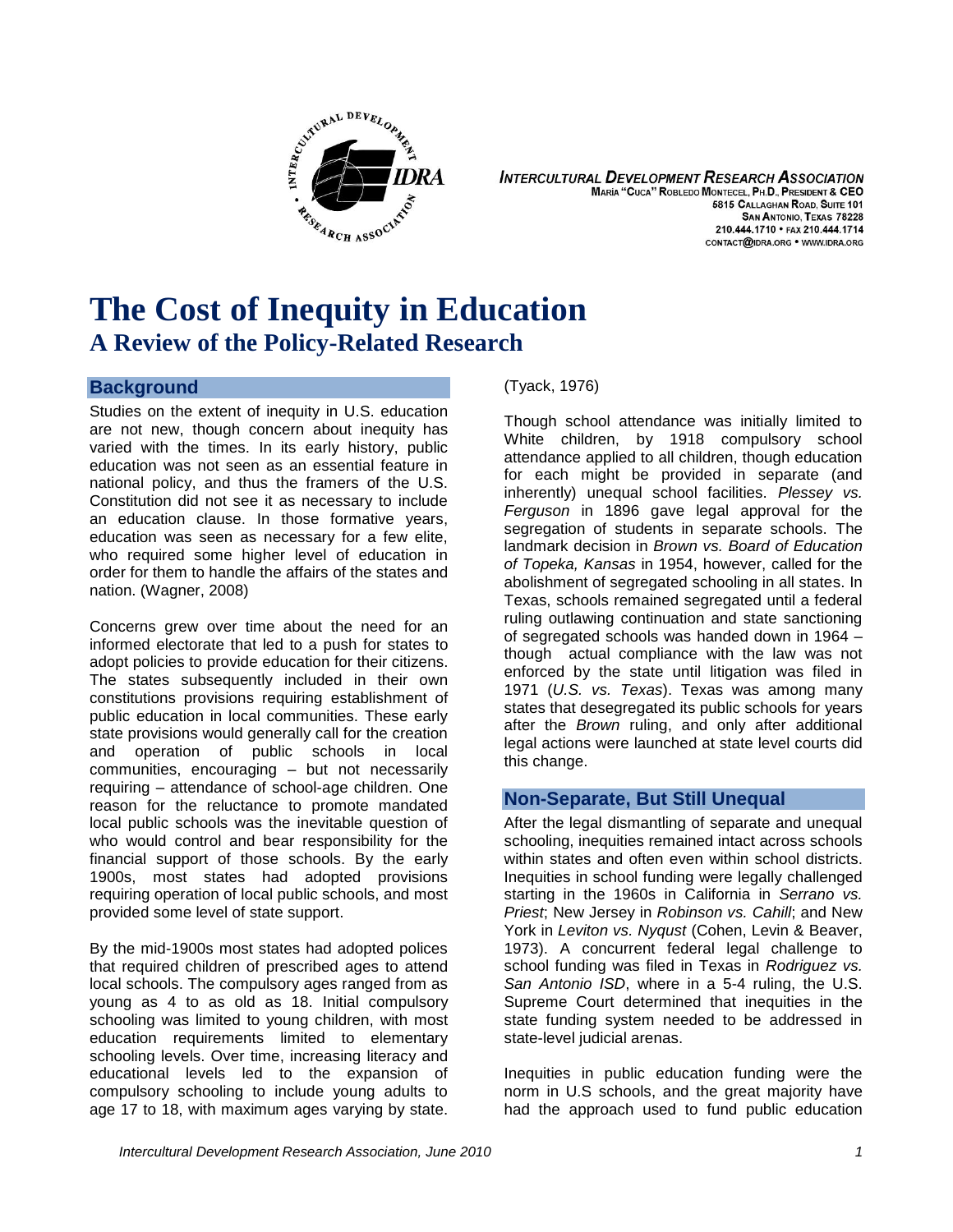challenged in court. Over time, 27 states have had their inequitable funding systems ruled unconstitutional, while 20 have fended off similar challenges (School Funding Updates, 2010).

More recent legal challenges to state educational funding plans have focused on the "adequacy" of funding provided to school systems, particularly in light of growing numbers of state "mandates" related to local program operations that include curriculum offerings, student testing and graduation requirements.

A new generation of policy challenges has focused on the extent to which states are adequately funding programs for students with special needs ranging from special education to low-income and limited English proficiency (School Adequacy Litigation, 2010).

# **Expanding Expectations for All Schools and All Students**

Some of the pressure for increased and more equitable funding has emerged from growing demands that schools more effectively educate and graduate more of their students. With increased demands for improved school accountability we have seen an increase and delineation of what is expected from public education, with the bottom line being the number of students who graduate from high school. Still, some do not consider it sufficient that students merely graduate from high school. For many, the new standard should be continuation into and graduation from college. This new goal is reflected in the Lumina Foundation's target that by the year 2020, 60 percent of U.S. students graduate from college, and President Obama's objective that by 2025 the United States once again should be leading the world in the number of college-educated citizens.

Justification for raising the bar of expectations for U.S. schools has emerged from research on the education and skills requirements projected for the workforce of the future. With most jobs expected to require at least a high school diploma and preferably some level of higher education, the conversations have shifted from focusing on whether or not we should improve graduation rates and college attendance and completion rates, to *how* these more ambitious goals can be accomplished.

Some policymakers and many citizens are not yet convinced that the costs involved in achieving these higher student and school performance standards justify the return on those investments. In a comprehensive review of the cost benefits of improved educational outcomes among U.S. students the highly regarded Henry M. Levin (2009) reports the following: "Improvement in educational outcomes must acknowledge and address existing inequities in the educational outcomes that currently characterize U.S. schools. According to national level data, there are significant and unacceptable gaps in the percentages of students who graduate from high school and enroll and complete college across various gender/ethnic groups; Hispanic males drop out at rates exceeding 50 percent and White dropout rates for both male and females are well below those of Blacks and Hispanics."

## **Educational Attainment of U.S. Population Aged 20 (in Thousands)**

| Population                  | <b>Under</b><br>9 <sup>th</sup><br>Grade | <b>Grades</b><br>$9 - 11$<br>or GED | <b>High</b><br><b>School</b><br><b>Graduate</b> | College<br>Level | <b>High</b><br><b>School</b><br><b>Dropout</b> |
|-----------------------------|------------------------------------------|-------------------------------------|-------------------------------------------------|------------------|------------------------------------------------|
| <b>Male</b>                 | 63                                       | 450                                 | 638                                             | 1,101            | 23%                                            |
| <b>White</b><br><b>Male</b> | 18                                       | 194                                 | 402                                             | 749              | 16%                                            |
| <b>Black</b><br><b>Male</b> | 6                                        | 69                                  | 99                                              | 127              | 25%                                            |
| Hispanic<br><b>Male</b>     | 38                                       | 168                                 | 104                                             | 48               | 58%                                            |
| Other                       | 1                                        | 19                                  | 33                                              | 177              | 9%                                             |
| <b>Female</b>               | 33                                       | 259                                 | 508                                             | 1,183            | 15%                                            |
| White<br>Female             | 6                                        | 100                                 | 297                                             | 822              | 9%                                             |
| <b>Black</b><br>Female      | 0                                        | 71                                  | 96                                              | 129              | 24%                                            |
| Hispanic<br>Female          | 25                                       | 63                                  | 81                                              | 114              | 31%                                            |
| Other                       | $\overline{c}$                           | 26                                  | 33                                              | 118              | 16%                                            |

Note. "Grades 9–11" includes persons with a GED. "College Level" includes those with<br>some college and those with at least a B.A. degree. Dropout percentages include all<br>persons with less than a complete high school educati

Source: Levin, H.M. "AERA Distinguished Lecture: The Economic Payoff to Investing In Educational Justice," *Educational Researcher* (January-February 2009) Vol. 38, No. 1. pp. 5-20.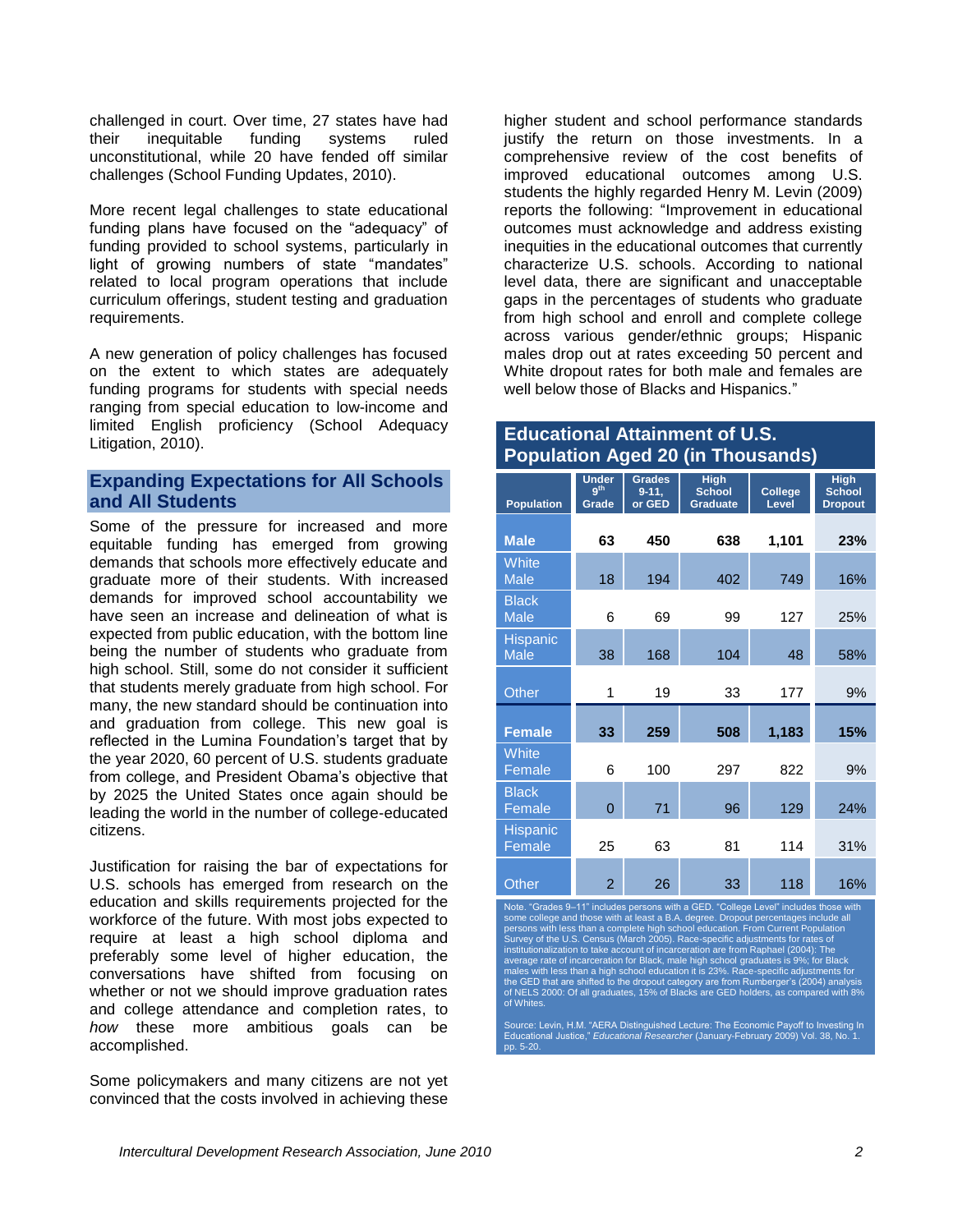### **Access to Higher Education**

Differences in levels of education go beyond the numbers who graduate from high school. According to the same data, there are large numbers of students who go on to acquire some level of college education. Unfortunately, the number of individuals who report getting some level of education beyond high school varies significantly across racial and ethnic groups. At the college level, White males tend to have higher participation levels than all other groups, exceeding Black college enrollment rates by 13 percent and Hispanic rates by over 40 percent. Combining high school graduation and

college enrollment reveals a gap of over 40 percent between White and Hispanic males, and 22 percent among White and Hispanic females.

In Texas, state educational attainment mirrors national trends. According to recent studies analyzing state graduation data, Texas graduated only 65 percent of its freshmen class (Johnson, 2009). And less than half of high school graduates go on to enroll in post-secondary education, with the majority of those concentrated in two year colleges (Orfield, et al., 2004).

| <b>Educational Attainment of U.S. Population Aged 20 (in thousands)</b>                                                                                                                 |                                      |                                                 |                                                         |                                           |                                                          |  |
|-----------------------------------------------------------------------------------------------------------------------------------------------------------------------------------------|--------------------------------------|-------------------------------------------------|---------------------------------------------------------|-------------------------------------------|----------------------------------------------------------|--|
| <b>Population</b>                                                                                                                                                                       | <b>Percent</b><br>Under 9th<br>Grade | <b>Percent</b><br><b>Grades 9-11,</b><br>or GED | <b>Percent High</b><br><b>School</b><br><b>Graduate</b> | <b>Percent</b><br><b>College</b><br>Level | <b>Percent High</b><br><b>School Grad</b><br>and College |  |
| <b>Male</b>                                                                                                                                                                             | 2.8%                                 | 20.0%                                           | 28.3%                                                   | 48.9%                                     | 77.2%                                                    |  |
| <b>White Male</b>                                                                                                                                                                       | 1.3%                                 | 14.2%                                           | 29.5%                                                   | 55.0%                                     | 84.4%                                                    |  |
| <b>Black Male</b>                                                                                                                                                                       | 2.0%                                 | 22.9%                                           | 32.9%                                                   | 42.2%                                     | 85.3%                                                    |  |
| <b>Hispanic Male</b>                                                                                                                                                                    | 10.6%                                | 46.9%                                           | 29.1%                                                   | 13.4%                                     | 42.5%                                                    |  |
| Other                                                                                                                                                                                   | 0.4%                                 | 8.3%                                            | 14.3%                                                   | 77.0%                                     | 91.3%                                                    |  |
| Female                                                                                                                                                                                  | 1.7%                                 | 46.9%                                           | 25.6%                                                   | 59.7%                                     | 85.3%                                                    |  |
| <b>White Female</b>                                                                                                                                                                     | 0.5%                                 | 13.1%                                           | 24.2%                                                   | 67.1%                                     | 91.3%                                                    |  |
| <b>Black Female</b>                                                                                                                                                                     | $0.0\%$                              | 8.2%                                            | 32.4%                                                   | 43.6%                                     | 76.0%                                                    |  |
| <b>Hispanic Female</b>                                                                                                                                                                  | 8.8%                                 | 24.0%                                           | 28.6%                                                   | 40.3%                                     | 68.9%                                                    |  |
| Other                                                                                                                                                                                   | 1.1%                                 | 22.3%                                           | 18.4%                                                   | 65.9%                                     | 84.4%                                                    |  |
| Source: Levin, H.M. "AERA Distinguished Lecture: The Economic Payoff to Investing In Educational Justice," Educational Researcher (January-<br>February 2009) Vol. 38, No. 1. pp. 5-20. |                                      |                                                 |                                                         |                                           |                                                          |  |

Research has long established that there is a correlation between level of an individual's education and life chances, i.e., these differences in educational completion levels translate to major differences in lifetime earnings and quality of life.

## **Economic Payoff of High School and College Diplomas**

Levin (2009) shares data on the impact of levels of lifetime income differentials by race and gender, outlined in the table below. According to the data, male high school graduates earn from \$120,000 to \$300,000 more than non-graduates with the largest earnings differentials reported among Whites and African Americans.

Differences in earnings between female dropouts and high school graduates ranged from \$244,000 among White female graduates vs. non-graduates, to between \$120,000 and \$144,000 between African American and Hispanic graduates

compared to non-graduates within each group. While the gap in earnings among high school dropouts is apparent across all groups, the data reflect that high school graduation results in greatest income gains for males.

The benefits of college degrees compared to earnings of high school dropouts are even more dramatic. On average, a college graduate will earn more than \$1 million more over a lifetime than a high school dropout. The largest differences in earning power are found among White males where college graduates out-earned White dropouts by \$1.37 million. Among male African Americans, college graduates earn \$1.14 million more than African American dropouts. Among Hispanics, the disparity is  $$950,000 - a$  smaller gap than among African Americans caused in part by the fact that male Hispanic dropouts tend to have higher earnings than African American dropouts and also earn slightly higher incomes over time.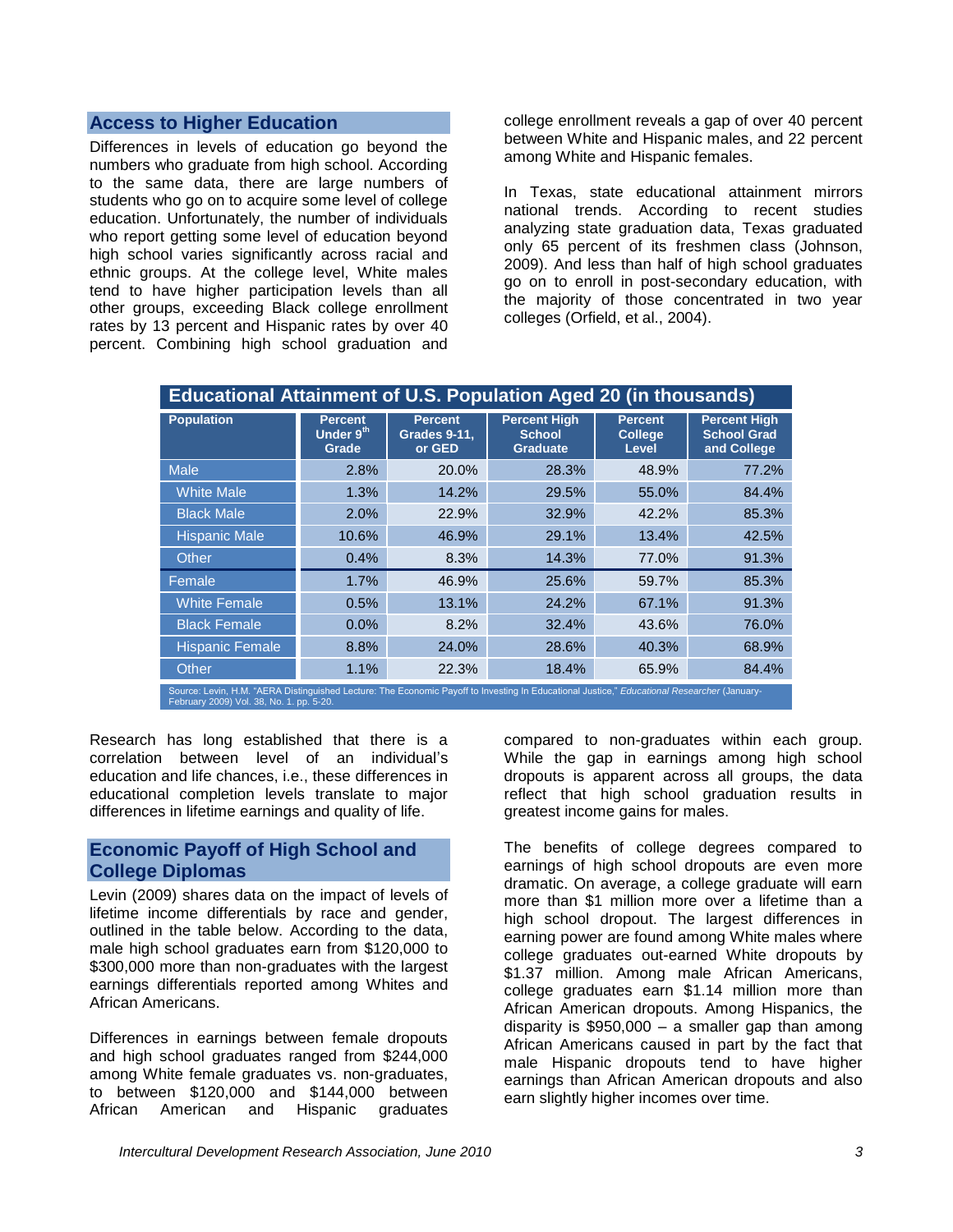Income disparities among female dropouts compared to college graduates also are notable though at lower levels when compared to their male counterparts across all groups. Female White dropouts earn \$750,000 less than female White college graduates. But that disparity is actually lower than the \$850,000 income gap among female African American dropouts and college graduates, and the \$816,000 gap between female Hispanic dropouts and college graduates, clearly suggesting

that the benefit of a college degree is most beneficial to the nation's minority female students.

On the other hand, the fact that there is such a notable gap between average earnings for males and females at all educational levels clearly suggests that equal work for equal pay (or at least for equal levels of education) is far from a reality in the United States.

| <b>Total Lifetime Earnings by Race and Ethnic Group and Gender</b>                                                                                      |                                      |                                       |                     |                              |  |
|---------------------------------------------------------------------------------------------------------------------------------------------------------|--------------------------------------|---------------------------------------|---------------------|------------------------------|--|
| <b>Population</b>                                                                                                                                       | <b>High School</b><br><b>Dropout</b> | <b>High School</b><br><b>Graduate</b> | <b>Some College</b> | <b>BA Degree or</b><br>Above |  |
| <b>White Male</b>                                                                                                                                       | \$627,000                            | \$949,000                             | \$1,164,000         | \$2,014,000                  |  |
| <b>Black Male</b>                                                                                                                                       | \$339,000                            | \$637,000                             | \$869,000           | \$1,485,000                  |  |
| <b>Hispanic Male</b>                                                                                                                                    | \$602,000                            | \$719,000                             | \$826,000           | \$1,552,000                  |  |
| <b>Other Male</b>                                                                                                                                       | \$618,000                            | \$862,000                             | \$1,036,000         | \$1,839,000                  |  |
| <b>White Female</b>                                                                                                                                     | \$235,000                            | \$479,000                             | \$604,000           | \$986,000                    |  |
| <b>Black Female</b>                                                                                                                                     | \$300,000                            | \$420,000                             | \$576,000           | \$1,150,000                  |  |
| <b>Hispanic Female</b>                                                                                                                                  | \$272,000                            | \$416,000                             | \$558,000           | \$1,088,000                  |  |
| <b>Other Female</b>                                                                                                                                     | \$249,000                            | \$455,000                             | \$587,000           | \$1,025,000                  |  |
| Note: Figures are in 2004 dollars, corrected for incarceration possibilities. WE assumed 5% productivity growth in earnings and a discount rate of 3.5% |                                      |                                       |                     |                              |  |

Source: Levin, H.M. "AERA Distinguished Lecture: The Economic Payoff to Investing In Educational Justice," *Educational Researcher* (January-February 2009)<br>Vol. 38, No. 1. pp. 5-20.

In a study released in March of 2010, researchers noted that, while all groups tend to benefit from increased levels of education, at the college level, students who came from lowincome backgrounds *tended to realize the greatest gains* as a result of attaining a college degree (Brand & Xie, 2007). This benefit for individuals from less advantaged backgrounds suggests that, if return on investment is criteria for prioritizing funding, programs that allocate monies on the basis of student need provide the best long-term return on investment.

## **The Additional Costs Associated with Graduating More Students from High School and College**

Research also has established that the benefits of providing additional schooling for a greater percentage of students far outweigh the additional expenses that are associated with keeping more students enrolled all the way to graduation from high school and college. According to one study on cost-benefits of high school graduation conduced by the Center for

Public Policy Priorities, the net gain resulting from graduating one cohort of Texas high schoolers was an estimated \$1.3 billion in just over a four-year period (CPPP, 2006).

In other research that includes not only additional costs for continued enrollment but also costs for specialized interventions and costs for continuing on to and graduating from college, researchers note that add-on costs can range from \$59,000 to \$140,000 per expected high school graduate (Levin, 2009). While seeming high, these outlays are far out-paced by the combined benefits of increased earnings and tax payments associated with higher levels of educational attainment which *average* over \$980,000 for all sub-groups of student groups analyzed.

## **Recognition of the Non-Education Based Cost of Education Inequity**

Though early studies tend to focus on the affects of differing levels of education on earning over the course of an individual's productive work years, it has long been stressed that the costs of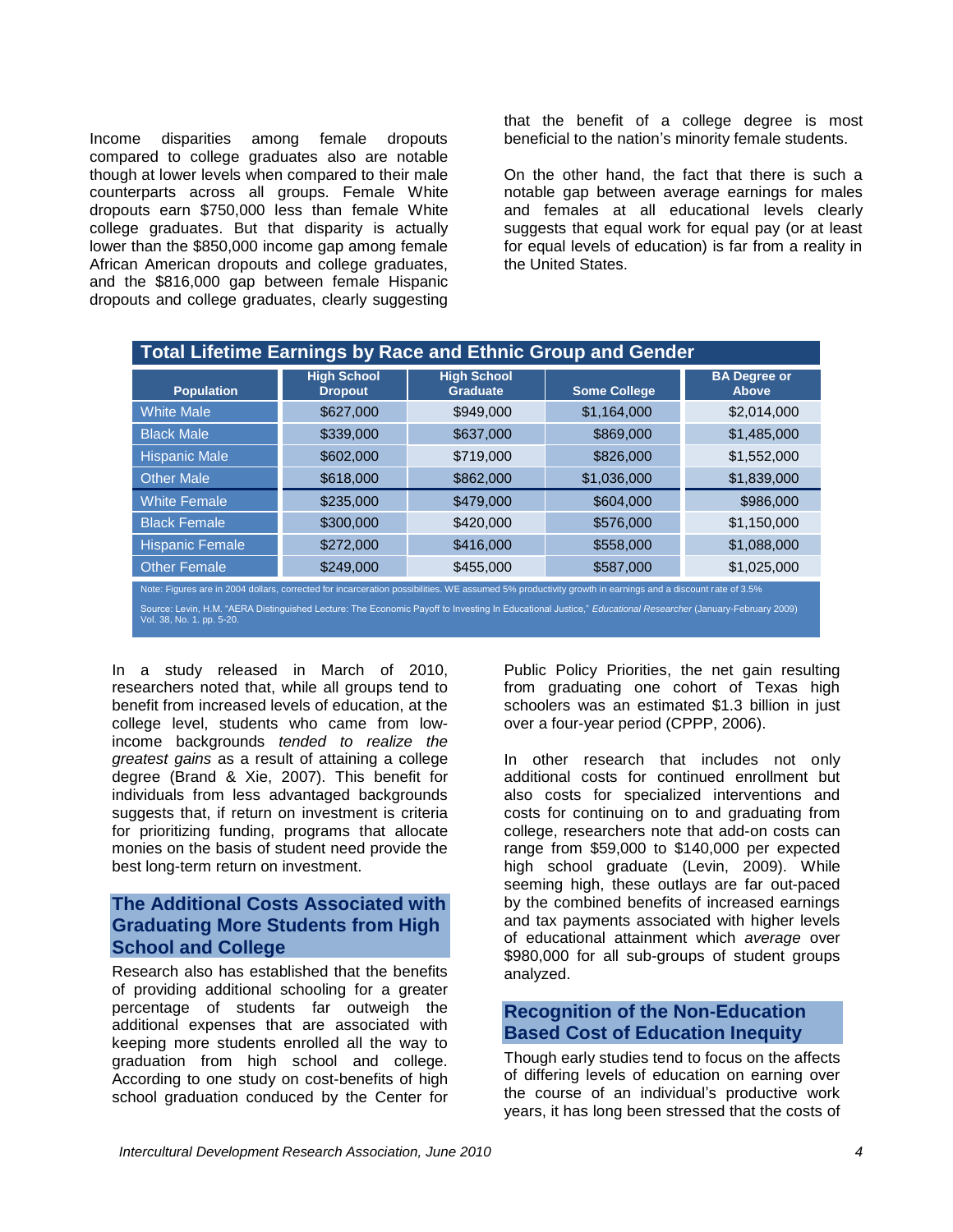under-education extend beyond earnings (Cárdenas, et al., 1986). For example, researchers recognize that schooling has implications for the extent of tax contributions of wage earners, noting that the higher the income levels of taxpayers, the greater the benefits to the local, state and federal governments derived from state income taxes, sales taxes, property taxes and an array of other tax revenues that are directly linked to individual incomes. Over a working lifetime, a male dropout pays from \$130,000 to \$232,000 in income taxes. By contrast, a male high school graduate contributes \$232,000 to \$358,000, and a male college graduate from \$610,000 to \$854,000.

Just the additional net income tax collection benefits attributable to earning a high school diploma totals \$128,000. A male college graduate in turn can pay upwards of \$600,000 more in taxes than a male high school dropout. For a group of 100 individuals, the cumulative gain totals \$60 million over the working life of the group. Comparable differences were found for females, though at lower levels of revenue, which coincide with lower income levels across all female groups. (Levin, 2009)

| Total Lifetime Income Taxes by Race and Ethnic Group and Gender |  |  |
|-----------------------------------------------------------------|--|--|
|-----------------------------------------------------------------|--|--|

| <b>Population</b> |     | <b>High School</b><br><b>Dropout</b> | <b>High School</b><br><b>Graduate</b> | <b>BA</b> Degree or<br><b>Above</b> | <b>Differences</b><br><b>Dropout vs. HS</b><br><b>Graduate</b> | <b>Differences</b><br>Dropout vs.<br>College Graduate |
|-------------------|-----|--------------------------------------|---------------------------------------|-------------------------------------|----------------------------------------------------------------|-------------------------------------------------------|
| <b>Male</b>       | Min | \$130,000                            | \$232,000                             | \$610,000                           | \$102,000                                                      | \$480,000                                             |
|                   | Max | \$212,000                            | \$358,000                             | \$854,000                           | \$146,000                                                      | \$642,000                                             |
| Female            | Min | \$73,000                             | \$139,000                             | \$405,000                           | \$66,000                                                       | \$332,000                                             |
|                   | Max | \$82,000                             | \$156,000                             | \$470,000                           | \$74,000                                                       | \$388,000                                             |

Note: Differences calculated by IDRA.

Source: Levin, H.M. "AERA Distinguished Lecture: The Economic Payoff to Investing In Educational Justice," Educational Researcher (January-February 2009) Vol. 38, No. 1. pp. 5-20.

# **Other Cost Savings Correlated with Increased Levels of Educational Attainment**

Additional income tax revenues, however, are not the only by-products of higher levels of schooling. High school graduates have lower rates of incarceration, lower incidences of collecting unemployment compensation, and better health than non-graduates. In a similar vein, college graduates reflect the lowest levels of costs to the criminal justice system, lowest unemployment rates, and lower utilization of health care when compared with less educated peer groups.

## **Health Care Costs**

Citing Cutler & Lleras-Muney, Levin (2009) writes, "Increased educational attainment reduces mortality, changes health behaviors, and improves health outcomes." Using data from the Medical Expenditure Panel Survey, the U.S. Department of Health and Human Services, and the Agency for Health Care Research and Quality, Levin summarizes health-related cost data by education level. These data clearly show that college graduates generally cost the state and federal health systems between one-tenth to one-twentieth of the funds spent on nongraduates, while high school graduates have 50 percent lower health care related costs when compared to non-high school graduates.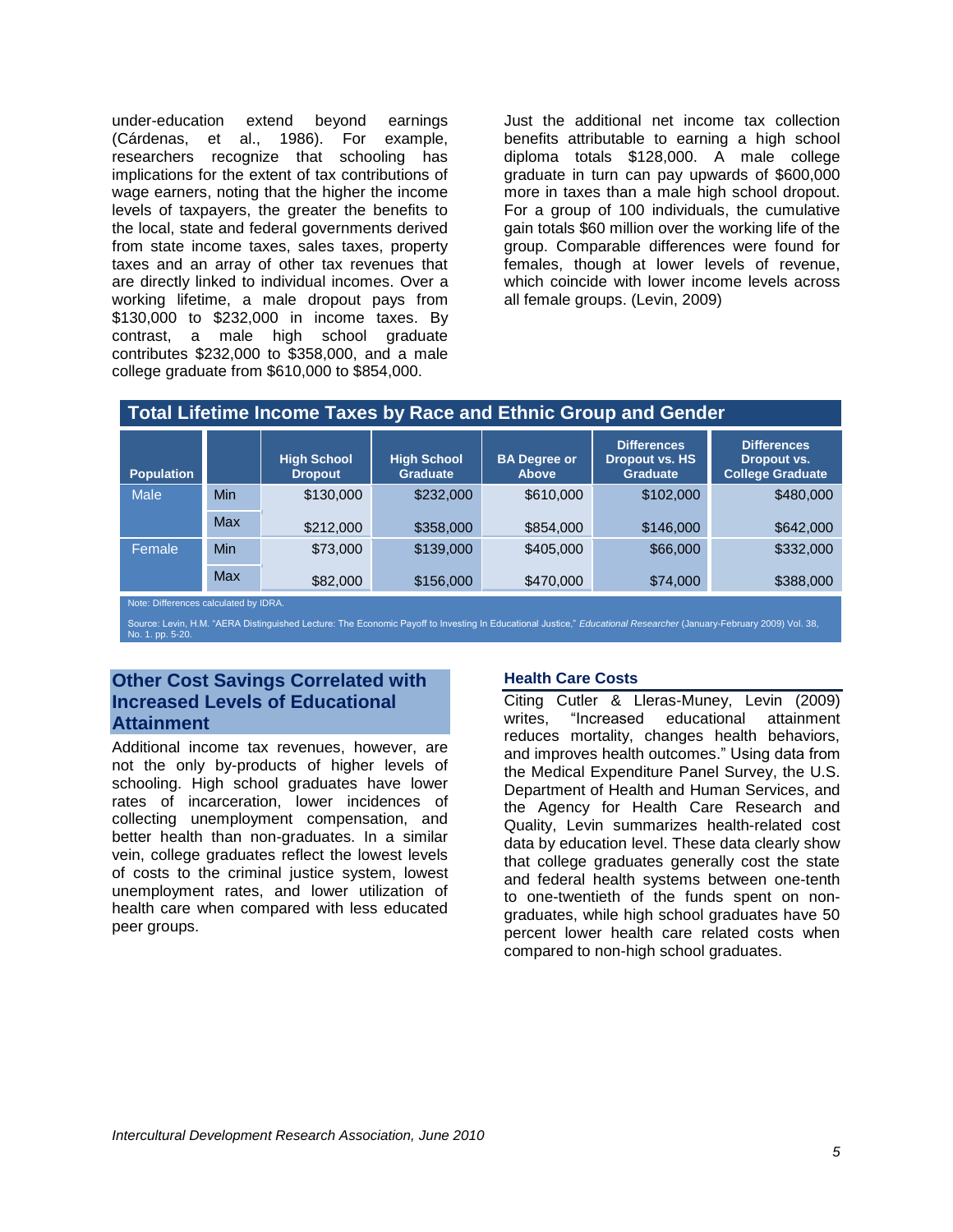| Total Lifetime Health Care Costs by Race and Ethnic Group and Gender |                                      |                                       |                     |                                     |  |  |
|----------------------------------------------------------------------|--------------------------------------|---------------------------------------|---------------------|-------------------------------------|--|--|
| <b>Population</b>                                                    | <b>High School</b><br><b>Dropout</b> | <b>High School</b><br><b>Graduate</b> | <b>Some College</b> | <b>BA Degree or</b><br><b>Above</b> |  |  |
| <b>White Male</b>                                                    | \$43,500                             | \$17,000                              | \$12,900            | \$3,100                             |  |  |
| <b>Black Male</b>                                                    | \$82,400                             | \$34,200                              | \$25,100            | \$6,000                             |  |  |
| <b>Hispanic Male</b>                                                 | \$59,000                             | \$23,300                              | \$16,700            | \$4,000                             |  |  |
| <b>Other Male</b>                                                    | \$67,600                             | \$24,800                              | \$18,200            | \$4,000                             |  |  |
| <b>White Female</b>                                                  | \$60,800                             | \$23,200                              | \$15,900            | \$3,600                             |  |  |
| <b>Black Female</b>                                                  | \$107,200                            | \$48,500                              | \$33,500            | \$7,800                             |  |  |
| <b>Hispanic Female</b>                                               | \$73,700                             | \$29,500                              | \$19,600            | \$4,400                             |  |  |
| <b>Other Female</b>                                                  | \$80,500                             | \$33,600                              | \$23,000            | \$5,300                             |  |  |

Note: Costs include Medicaid and Medicare. Discount rate is 3.5%.

Source: Levin, H.M. "AERA Distinguished Lecture: The Economic Payoff to Investing In Educational Justice," *Educational Researcher* (January-February 2009) Vol. 38, No. 1. pp. 5-20.

#### **Job Training Savings**

In addition, improving educational outcomes can have a direct benefit to the private sector. In research calculating the costs involved in providing training to under-educated workers, a private sector training cost study reported that businesses across the country spent an estimated \$17 billion in training-related outlays to offset under-education provided to its work force. In fact, business complaints that they have to pay twice for skills and competencies that they believe should have been developed by K-12 schools, has been an important factor driving expanding private sector involvement in state and national education policymaking.

#### **Criminal Justice Systems Savings**

There is common public misconception that most dropouts wind up in the criminal or juvenile justices system. When, in truth, only a small sub-set of under-educated individuals are in those systems. By the same token, among those entangled in the nation's criminal justice systems, specifically in prison, a great majority are individuals who did not complete high school. According to research on the costs of incarceration in the state of California, annual rates average \$57,200 per incarcerated person per year. By contrast, the average annual expense to keep an individual in a school is only about \$10,000, meaning that investing in a student's education over four years of high schools is less expensive than subsidizing that same individual for one year in the prison system (Urban Strategies Council, 2007).

#### **Welfare and Food Stamp Cost Savings**

As is the case with the assumptions about dropouts and the criminal justice system, not all students who do not graduate become participants in state welfare or food stamp programs. But research has established that those individuals with lower levels of education tend to use social support services at rates that are notably higher than high school and collegeeducated individuals (Martin & Halperin, 2006). According to research, a large percentage of individuals participating in food stamp programs have less than a high school education. In a similar vein, heads of households from families receiving public assistance report that they have less than 12 years of schooling.

Data also suggest that, while many individuals do not remain on those rolls forever, there is a tendency to remain in that dependent status for several years and need to re-enroll in said programs in tight economic times. Conversely, data on participation by level of education suggests that high school and college graduates tend to use those programs in notable more limited levels and, if enrolled at all, tend to exit from participation at more accelerated rates than non-high school graduates.

# **Summary, Conclusions and Related Policy Implications**

Given all that is known about the costs and benefits associated with completion of high school and college, why is it that states and the federal government have not taken more aggressive action to address the issue? One central obstruction to a more speedy resolution is simple denial.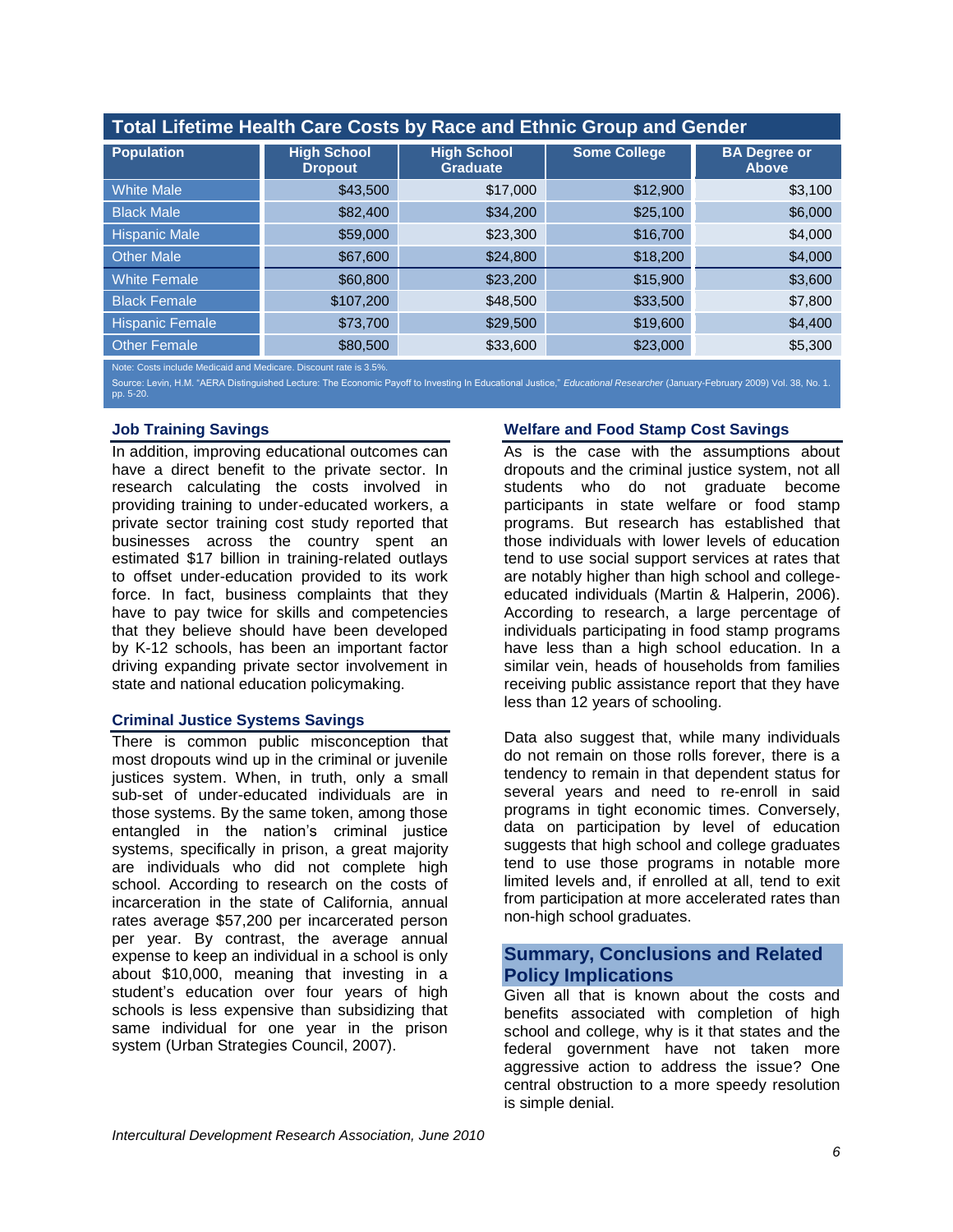Recent studies of state and local level dropout reporting find that a central challenge the many and diverse ways that policymakers and schools tend to define dropouts. One would assume that if a student is not in school and is not known to actually be enrolled in another school that student is most likely a dropout. Unfortunately, dropout definitions have been made much more complex, with a major issue involving actual verification of an individual student's status once they leave a school. It has been suggested that we are much more capable of tracking a package or financial transaction across state and national borders than we are of tracking individual children's educational status.

Recent efforts to define and count dropouts have been undertaken, most recently by the National Governor's Association (Curran & Reyna, 2008). A key facet of that (and any future) effort however is dependent on the existence of a common and integrated data system. The fact is that states are at differing stages in their student data systems and are challenged by what is needed to create data frameworks that can effectively serve local, state and national data needs.

Beyond the data alignment issues, many states and schools, in truth, go through all sorts of procedures to mask or not know actual dropout rates. This blatant avoidance behavior is prevalent where leaders are more concerned with having lower dropout counts than in having fewer numbers of dropouts. Thus, there is little worry about consequences of owning up to the size of the problem.

A related reason for the large scale of dropout denial is that schools worry about accountability system implications, where they will be subject to ratings that indicate that they are not getting the job done. Add to this, the reluctance of some policymakers to provide funding to address the issue.

The challenge of transitioning more students from high school into college has been a longstanding challenge as well. The United States has slipped from its ranking in the number of students who hold a college degree. While college enrollment has held constant or even increased among White students, minority enrollment has not. In fact, as minority students have become an increasing percentage of the K-12 population, colleges and universities have

struggled and mostly failed to match those changing percentages within their incoming freshmen, as well as their overall student populations, let alone graduates. Even with adoptions of percent plans and focused affirmative action efforts that conform to courtmandated parameters, most states report that their minority enrollments and related graduation rates are far from acceptable.

In Texas, the state's higher education coordinating board has been monitoring progress of state efforts toward meeting overall and minority enrollment and graduation growth targets. In its latest *Closing the Gap* report, the board notes that Texas is exceeding its White student enrollment targets, is meeting its African American enrollment growth targets, is notably below its Hispanic enrollment target, and falling short of its minority graduation goals (THECB, 2010). Given the fact that the state's Hispanic population now constitutes the majority of students at the K-12 level, the state's failure to achieve targets in this critical area does not bode well for the future of higher education in Texas.

Providing tremendous counter-pressure are two developments. The first is the loss of many low skilled and unskilled job markets that served as the beneficiaries of dropouts. With the outsourcing of many such jobs or the elimination of many via technological innovations that replaced industrial and agricultural workers, there are very few work opportunities for undereducated individuals in this country, and in all regions of this country. This outsourcing trend, coupled with increasing demands of the workplace that *require higher skill and educational levels in all workers,* it is clear that the current approach to addressing the issue is unsustainable.

What then needs to happen or change in order to address the issue? Possible policy responses include the following.

- Require all schools, school districts and states to use the same procedures to calculate graduation and dropout rates.
- Create standard mechanisms for verifying a student's enrollment status that can be tracked within and across local communities, states and countries.
- Develop and disseminate annual or biennial

*Intercultural Development Research Association, June 2010*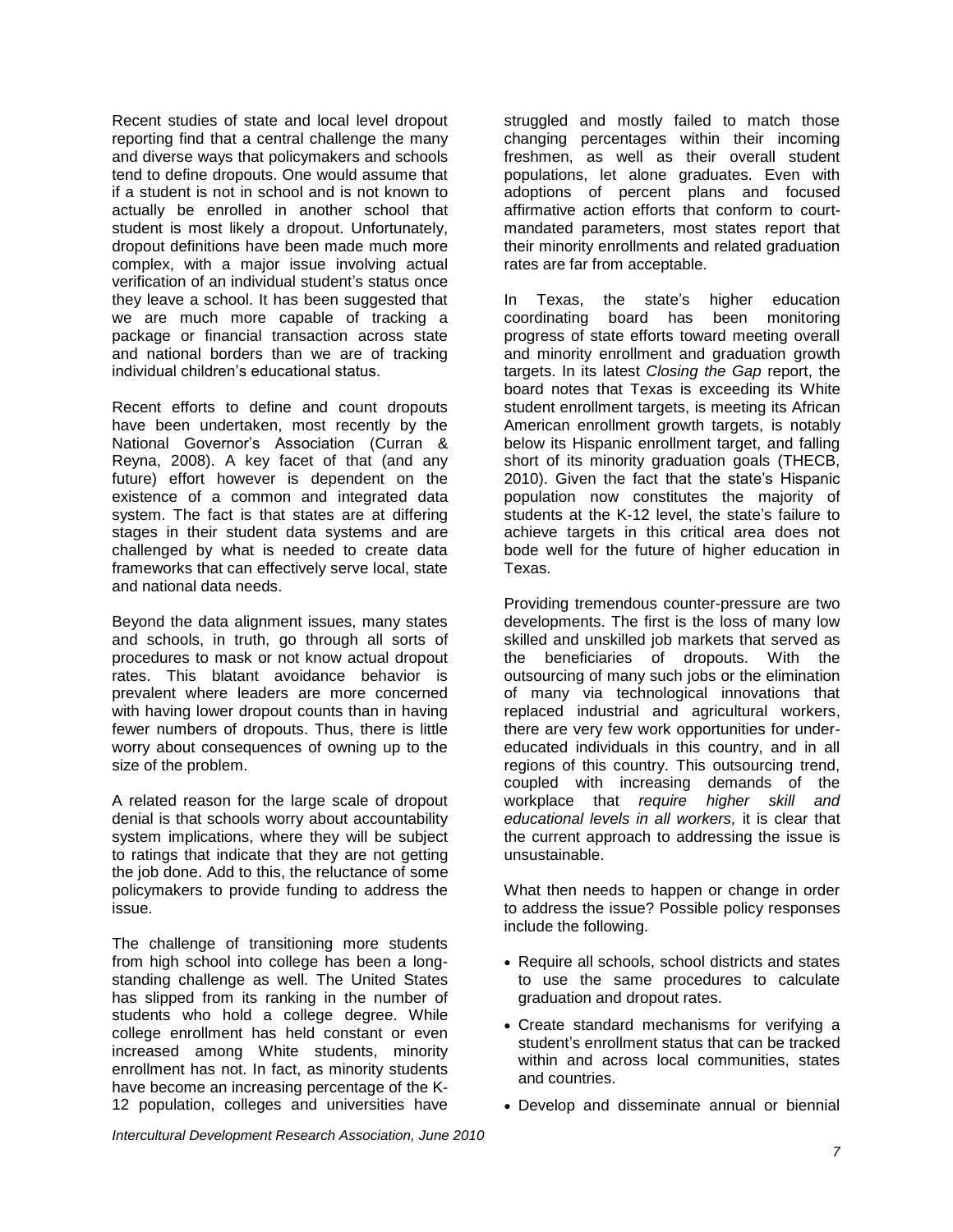reports on the cost of dropouts and to states and local communities .

- Increase support for high school to college transition program s, especially those that use community -based approaches.
- Modify higher education funding formulae to provide additional funding for students who are low -income or historically under underrepresented groups.
- Provide incentives to spur college and universities to improve persistence and graduation rates.
- Develop and disseminate reports on the local, state and federal tax benefits of getting more students to graduate from high school and college.
- Develop and disseminate biennial reports on social services costs savings realized from increasing local and state high school graduation rates .
- Provide targeted funding specifically earmarked to increase graduation rates in local school districts, with strong monitoring procedures to ensure funding is used in intended ways.
- Require schools to evaluate all existing dropout prevention and recovery efforts to assess their effectiveness in increasing graduation rates, and discontinue those where there is no evidence of im p act.

IDRA is an independent, private non -profit organization, directed by María Robledo Montecel, Ph.D., dedicated to assuring educational opportunity for every child. As a vanguard leadership development and research team for more than three decades, IDRA has worked with people to create self renewing schools that value and empower all children, families and communities. IDRA conducts research and development activities, creates, implements and administers innovative education programs and provides teacher, administrator, and parent training and technical assistance.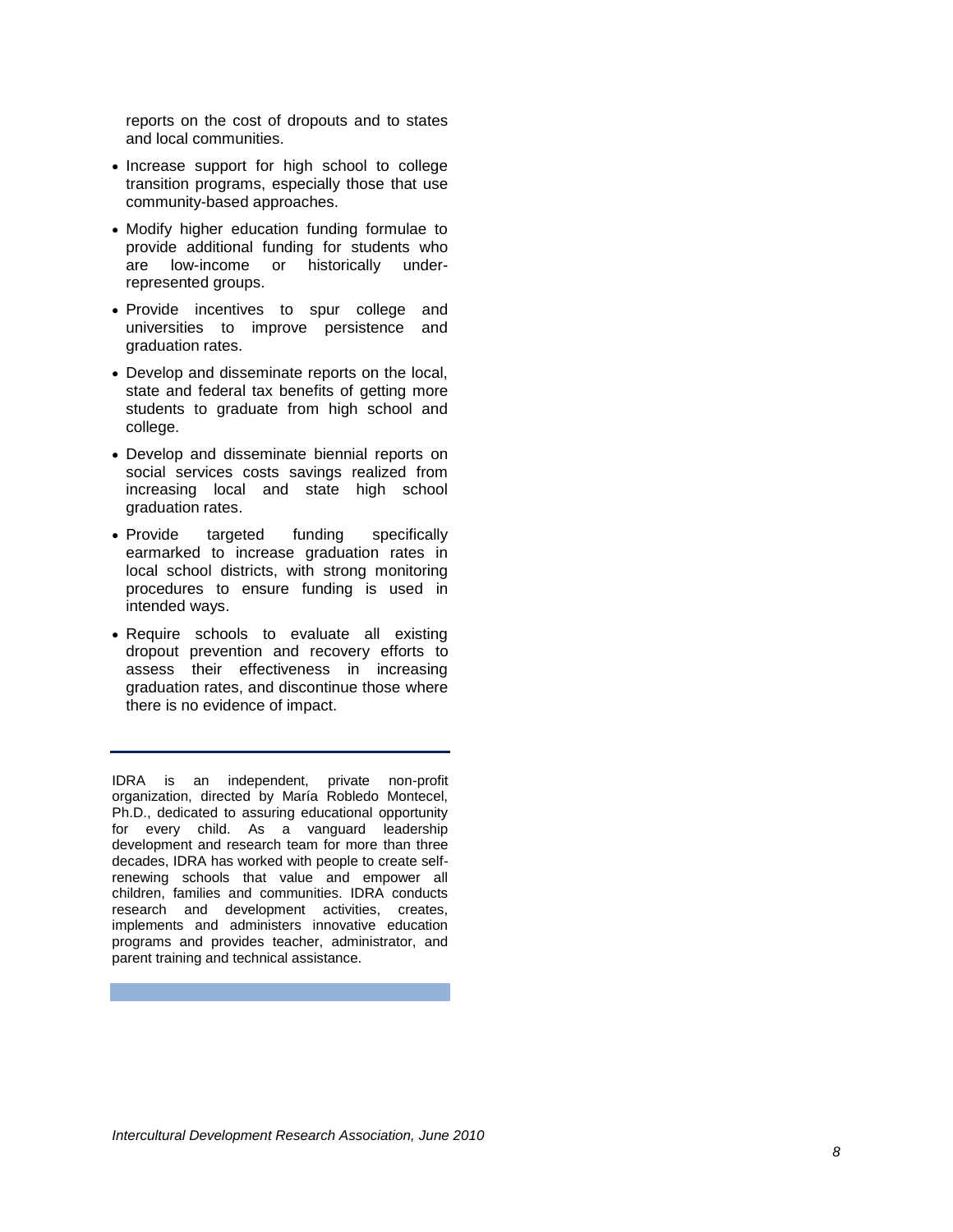#### **Resources**

- Alliance for Excellent Education. Healthier and Wealthier: Decreasing Health Care Costs by Increasing Educational Attainment (Washington D.C.: Alliance for Excellent Education, November 2006). <http://www.all4ed.org/files/HandW.pdf>
- Brand, J.E., and X. Xie. "Who Benefits Most From College? Evidence for Negative Selection in Heterogenous Economic Returns to Higher Education," *American Sociological Review* (December 2007). [http://paa2008.princeton.edu/download.aspx?submissio](http://paa2008.princeton.edu/download.aspx?submissionId=80056) [nId=80056](http://paa2008.princeton.edu/download.aspx?submissionId=80056)
- Cárdenas, J.A. and M. Robledo Montecel, J. Supik. *Texas Dropout Survey Project* (San Antonio, Texas: Intercultural Development Research Association, 1986).
- Center for Labor Market Studies. *Left Behind in America: The Nation's Dropout Crisis* (Boston, Mass.: Center for Labor Market Studies, Northeastern University in Boston and the Alternative Schools Network in Chicago, May 5, 2009). [http://www.clms.neu.edu/publication/documents/CLMS\\_](http://www.clms.neu.edu/publication/documents/CLMS_2009_Dropout_Report.pdf) [2009\\_Dropout\\_Report.pdf](http://www.clms.neu.edu/publication/documents/CLMS_2009_Dropout_Report.pdf)
- Cohen, M.A., and B. Levin, R. Beaver. *The Political Limits to School Finance Reform* (Washington, D.C.: Urban Institute, 1973). <http://library.plymouth.edu/read/104555>
- Curran, B., and R. Reyna. *Implementing Graduation Counts: State Progress to Date, 2009* (Washington, D.C. National Governors Association, 2008). [http://www.nga.org/Files/pdf/0907GRADCOUNTSPRO](http://www.nga.org/Files/pdf/0907GRADCOUNTSPROGRESS.PDF) [GRESS.PDF](http://www.nga.org/Files/pdf/0907GRADCOUNTSPROGRESS.PDF)
- Grant, N. "Helping Dropouts Break the Cycle of Poverty," *National Public Radio* (March 27, 2006).

[http://www.npr.org/templates/story/story.php?storyId=5](http://www.npr.org/templates/story/story.php?storyId=5300726) [300726](http://www.npr.org/templates/story/story.php?storyId=5300726)

- Johnson, R.L. "Texas Public School Attrition Study, 2008-09 – Overall Attrition Rate Declines, But Gaps Persist Among Racial and Ethnic Groups," *IDRA Newsletter* (San Antonio, Texas: Intercultural Development Research Association, October 2009). [http://www.idra.org/IDRA\\_Newsletter/October\\_2009\\_Sc](http://www.idra.org/IDRA_Newsletter/October_2009_School_Holding_Power/Texas_Public_School_Attrition_Study_2008_09/) [hool\\_Holding\\_Power/Texas\\_Public\\_School\\_Attrition\\_St](http://www.idra.org/IDRA_Newsletter/October_2009_School_Holding_Power/Texas_Public_School_Attrition_Study_2008_09/) [udy\\_2008\\_09/](http://www.idra.org/IDRA_Newsletter/October_2009_School_Holding_Power/Texas_Public_School_Attrition_Study_2008_09/)
- Levin, H.M. "AERA Distinguished Lecture: The Economic Payoff to Investing In Educational Justice," *Educational Researcher* (January-February 2009) Vol. 38, No. 1. pp. 5-20. <http://edr.sagepub.com/cgi/content/full/38/1/5>
- Martin, N., and S. Halperin. "The Dropout Problem in Numbers," *Whatever It Takes: How Twelve Communities Are Reconnecting*

*Out-of-School Youth* (Washington, D.C.: American Youth Policy Forum, 2006). <http://www.aypf.org/publications/WhateverItTakes.htm>

- Muennig, P. "The Economic Value of Health Gains Associated with Education Interventions," draft paper for the Equity Symposium on "The Social Costs of Inadequate Education" at Teachers' College, Columbia University (September 2005). [http://www.schoolfunding.info/news/policy/Muennig%20](http://www.schoolfunding.info/news/policy/Muennig%20-%20Health%20and%20Education.pdf) [-%20Health%20and%20Education.pdf](http://www.schoolfunding.info/news/policy/Muennig%20-%20Health%20and%20Education.pdf)
- NAACP. *Dismantling the School to Prison Pipeline* (New York, NY: NAACP Legal Defense and Educational Fund, Inc., 2006). [http://www.naacpldf.org/content/pdf/pipeline/Dismantlin](http://www.naacpldf.org/content/pdf/pipeline/Dismantling_the_School_to_Prison_Pipeline.pdf) [g\\_the\\_School\\_to\\_Prison\\_Pipeline.pdf](http://www.naacpldf.org/content/pdf/pipeline/Dismantling_the_School_to_Prison_Pipeline.pdf)
- National Governors Association. *Graduation Counts: A Compact on State High School Graduation Data* (Washington, D.C. National Governors Association, 2005). [http://www.nga.org/Files/pdf/0507GRADCOMPACT.PD](http://www.nga.org/Files/pdf/0507GRADCOMPACT.PDF) [F](http://www.nga.org/Files/pdf/0507GRADCOMPACT.PDF)
- Orfield, G., and D. Losen, J. Wald, C. Swanson. *Losing Our Future: How Minority Youth are Being Left Behind by the Graduation Rate Crisis* (Cambridge, Mass.: The Civil Rights Project at Harvard University, Contributors: Advocates for Children of New York, The Civil Society Institute, 2004). [http://www.urban.org/UploadedPDF/410936\\_LosingOur](http://www.urban.org/UploadedPDF/410936_LosingOurFuture.pdf) [Future.pdf](http://www.urban.org/UploadedPDF/410936_LosingOurFuture.pdf)
- Robelen, E.W. "Study Links Rise in Test Scores to Nation's Output," *Education Week* (January 25, 2010). [http://www.edweek.org/ew/articles/2010/01/27/19costs.](http://www.edweek.org/ew/articles/2010/01/27/19costs.h29.html) [h29.html](http://www.edweek.org/ew/articles/2010/01/27/19costs.h29.html)
- Scharrer, G. "Hispanic Children Make Up 91% of School Enrollment Growth," *Houston Chronicle* (June 2, 2010).

Texas Higher Education Coordinating Board. *Accelerated Plan for Closing the Gaps by 2015* (Austin, Texas: Texas Higher Education Coordinating Board, April 29, 2010).

[http://www.thecb.state.tx.us/reports/PDF/2005.PDF?CF](http://www.thecb.state.tx.us/reports/PDF/2005.PDF?CFID=9484055&CFTOKEN=48250163) [ID=9484055&CFTOKEN=48250163](http://www.thecb.state.tx.us/reports/PDF/2005.PDF?CFID=9484055&CFTOKEN=48250163)

Tyack, D.B. "Ways of Seeing: An Essay on the History of Compulsory Schooling," *Harvard Education Review* (Cambridge, Mass.: Harvard University Press, August 1976) 46, 3, 355-89.

http://www.eric.ed.gov/ERICWebPortal/custom/portlets/ recordDetails/detailmini.jsp?\_nfpb=true&\_&ERICExtSe arch\_SearchValue\_0=EJ152813&ERICExtSearch\_Sea rchType\_0=no&accno=EJ152813

Tyack, D.B. *The One Best System. A History of American Urban Education* (Cambridge, Mass.: Harvard University Press, 1974). [http://www.amazon.com/One-Best-System-American-](http://www.amazon.com/One-Best-System-American-Education/dp/0674637828)[Education/dp/0674637828](http://www.amazon.com/One-Best-System-American-Education/dp/0674637828)

*Intercultural Development Research Association, June 2010*